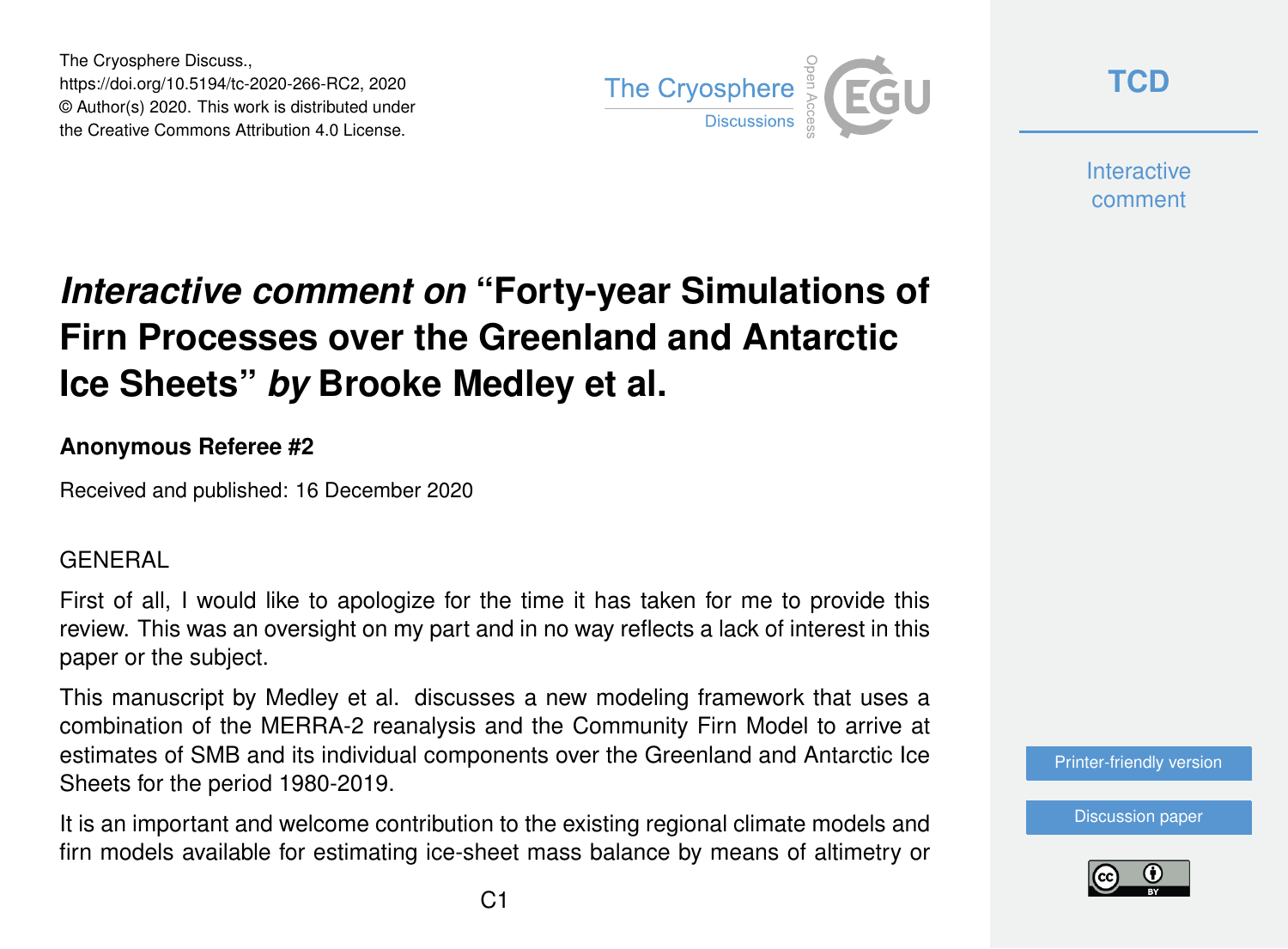the input-output method. It is encouraging that more of these models become available, and MERRA-2 combined with CFM is presented as a comprehensive modeling framework.

There are three main concerns with this manuscript, which I hope can be addressed by the authors in a thorough revision. But I am sorry to say that this probably entails a substantial effort. In fact, it would have been better from the start to divide this work into a paper that evaluates MERRA-2 over ice sheets, and a paper that deals with the CFM for elevation change and runoff estimates.

1) Evaluation of MERRA-2 against independent observations.

In a global sense, MERRA-2 has been evaluated in a large paper by Gelaro et al. (2017). However to my knowledge, the performance of MERRA-2 over Greenland and Antarctica has not been assessed against observations, like it has been done extensively for e.g. MAR (Fettweis et al., 2013, Agosta et al., 2019), HIRHAM5 (Mottram et al., 2017), RACMO (Van Wessem et al., 2018, Noël et al., 2018) or CESM for climate variables ánd individual SMB components (temperature, snowfall, surface melt, albedo, cloud cover, firn temperature, runoff, etc.). This paper does present SMB and its components but they are not verified, evaluated, or compared against existing estimates. This is worrisome, since MERRA-2 serves as the input for CFM which computes the surface elevation changes needed to correct for ICESat and other altimeters. Thus, the authors will have to make sure that the reader can be confident about the MERRA-2 output over the ice sheets.

#### 2) Uncertainty analysis

The paper lacks uncertainty analyses. Uncertainty intervals of the SMB components are a standard deviation of the sample of annual values. But there is no estimate of the uncertainty of annual values, established for example by independent evaluation against observations (see 1). For the volume and height changes, no uncertainty estimates are provided. Most effort in presenting numbers is not in the numbers them**Interactive** comment

[Printer-friendly version](https://tc.copernicus.org/preprints/tc-2020-266/tc-2020-266-RC2-print.pdf)

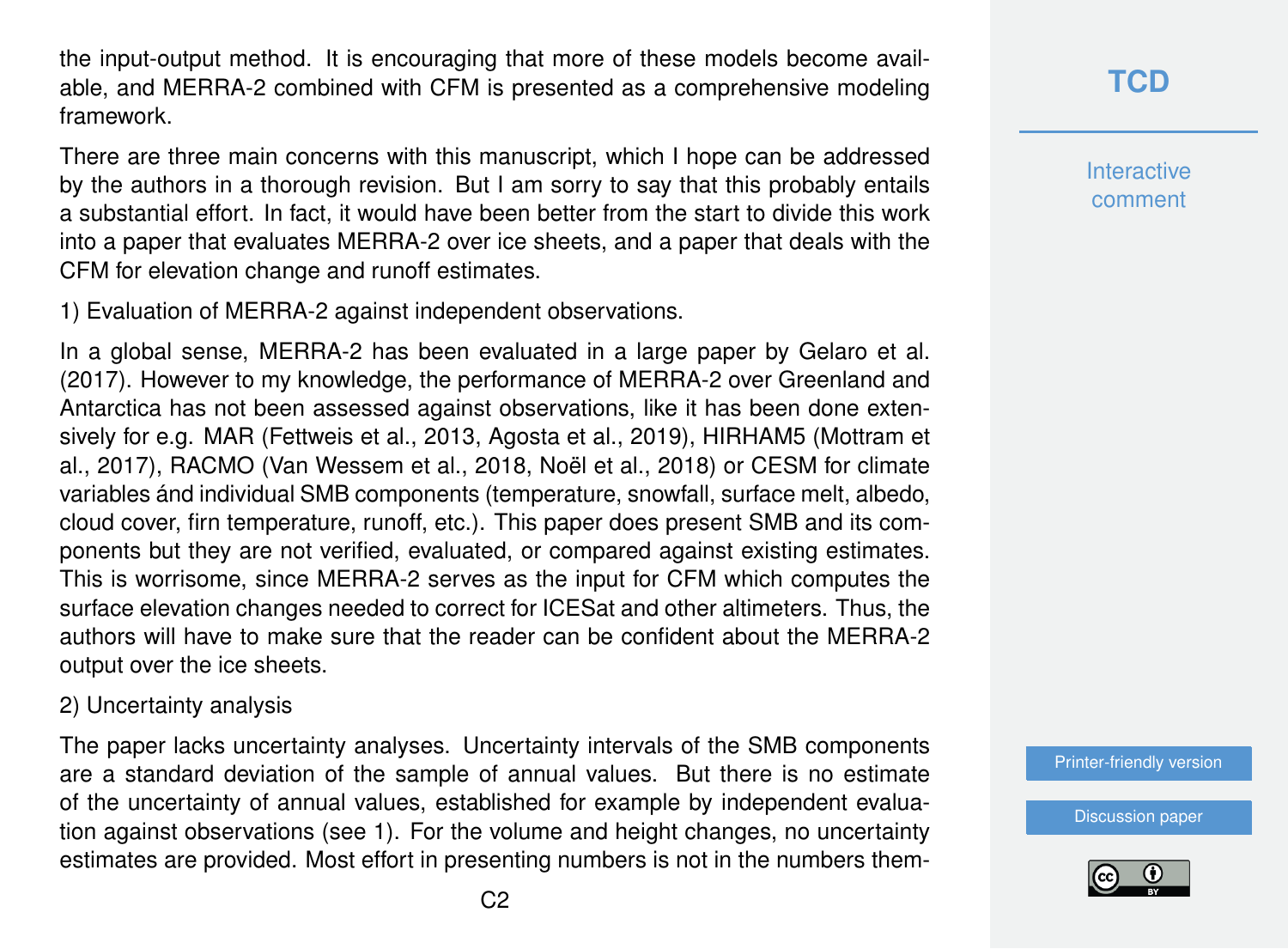selves, but in quantifying the confidence that we put in them. This is also crucial for establishing an uncertainty estimate of mass loss determined by altimetry. A robust uncertainty analysis must be added to the paper.

Quite a number of processes could be identified that give an uncertainty. Regarding the surface elevations changes from CFM, probably the most important ones are the uncertainty in SMB, snowfall, surface melt, and the assumption that the RCI period is representative for the long-term climate (see comments by reviewer 1).

Adding an uncertainty estimate allows for a fair judgement of the numbers presented in this paper, and for an comparison with existing literature (see also point 3), like for example the volume change estimates from Kuipers Munneke et al., which at first sight appear to be larger over Greenland than from MERRA-2.

3) Embedding in existing literature

While I believe that MERRA-2/CFM is a very valuable addition to the suite of models that are currently available to estimate SMB and firn changes over the ice sheets, the literature from those existing models is largely ignored in this paper. It would be insightful if the numbers in this study are compared to existing estimates of SMB and firn volume change (MAR, RACMO, CESM, HIRHAM, ...). Also it would be fair to refer to previous work into, e.g., quantifying seasonal cycles of firn processes (Ligtenberg et al., 2012), or volume loss over Greenland.

# SPECIFIC COMMENTS

Page 1 line 10: suggest to include the time frame of the simulations in the abstract: "new simulations of firn processes (1980-2019)"

Page 5 line 126: how is temperature initialized for locations with SMB<0?

Page 7 line 191: why was the functional form of equations (11) and (12) chosen to be an Arrhenius-style rate equation? Is there a reason to suppose that the misfit between modeled and observed densification rates should take this form?

**[TCD](https://tc.copernicus.org/preprints/)**

**Interactive** comment

[Printer-friendly version](https://tc.copernicus.org/preprints/tc-2020-266/tc-2020-266-RC2-print.pdf)

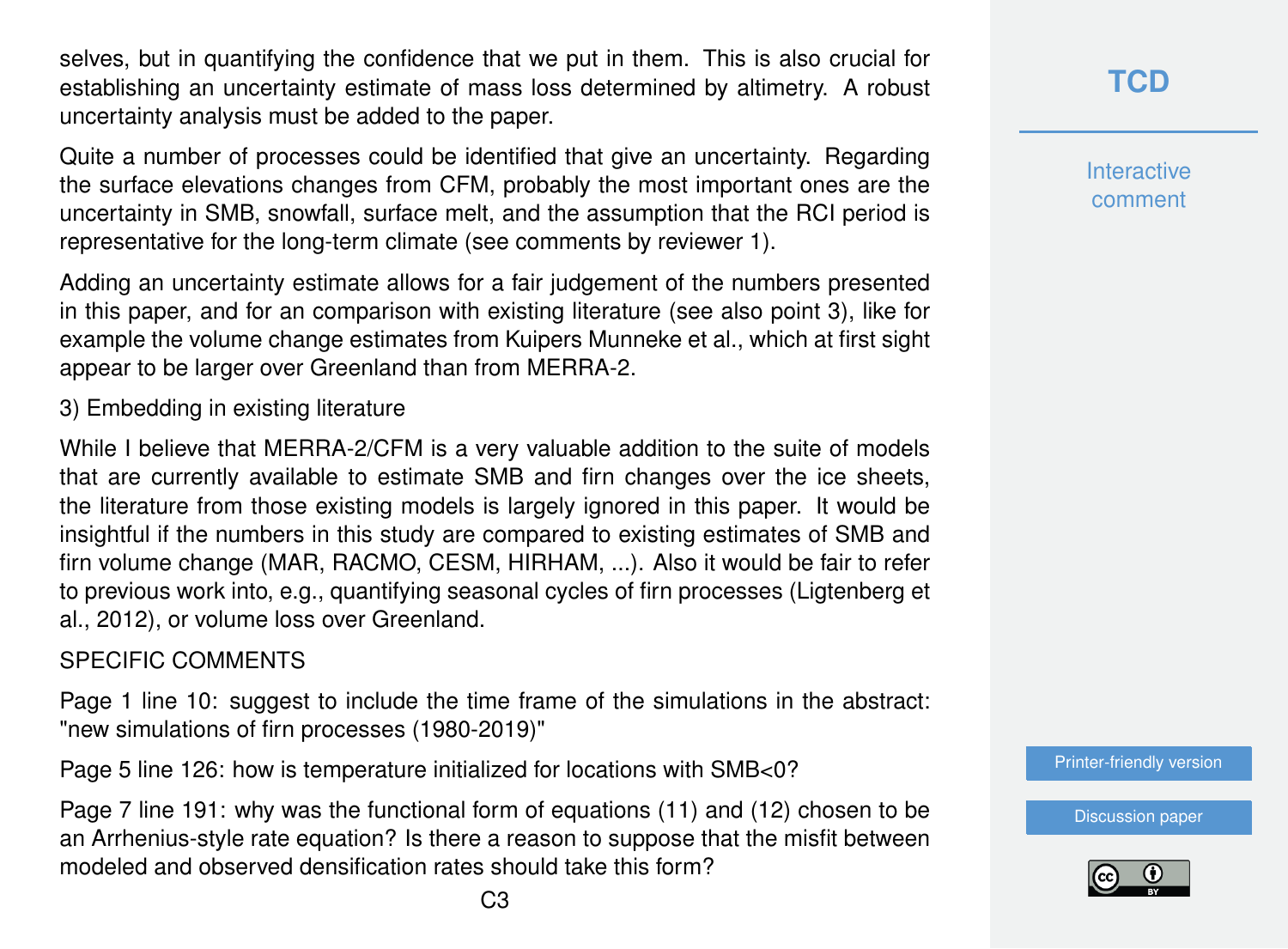Page 7 line 211: it is interesting to see that  $E_0$  is found to be zero. It implies that the correction factor R\_0 reduces to bˆ{beta\_0}, i.e. with no dependence on temperature. For the reader, it would be interesting to show this result rather than the current figure 4. The present figure 4 is of limited interest, since the correction procedures forces the data points to the 1:1 line by design. It would be more interesting to show the validity and behavior as an Arrhenius plot:

R  $0 = b^{\hat{}}(beta 0)$  exp(-E0/RT)

 $ln(R_0) = beta_0 ln(b) - E_0 (1/RT)$ 

With E\_0 = 0, plotting ln(R\_0) against ln(b) would show beta\_0 as the gradient and 0 as the intercept of a linear plot.

For R\_1 it is more difficult. A normal Arrhenius plot would look like

 $ln(R_1) = (-E_1/R) * (1/T) + beta_1 * ln(b)$ 

which is a linear  $y = mx + d$  with 1/T as x and beta  $1*ln(b)$  as a constant. However, the latter is not constant but depends on b. Perhaps it is possible to select a subset of  $\sim$ 20 firn cores with a narrow range in b so that a constant value for (beta 1\*ln(b) can be assumed, and  $ln(R_1)$  can be plotted against 1/T as a linear function.

Page 9 line 270: I can understand that you have looked only at the significantly related predictors, and not at their physical interpretation. But I think that mean northward wind speed is an awkward predictor especially in the Greenland context. Could the performance of the model be retained while dropping V\_0?

Page 10 line 297: I am struggling with the fact that no meltwater-related output from MERRA-2 was used in this manuscript, only snowfall. Is MERRA-2 not designed to provide this output? Is it of insufficient quality? Was it forgotten? Regarding runoff, was the runoff output from MERRA-2 used, or from the firn model? This remains unclear. In any case, is the runoff from the firn model comparable and similar to the runoff from MERRA-2?

**[TCD](https://tc.copernicus.org/preprints/)**

**Interactive** comment

[Printer-friendly version](https://tc.copernicus.org/preprints/tc-2020-266/tc-2020-266-RC2-print.pdf)

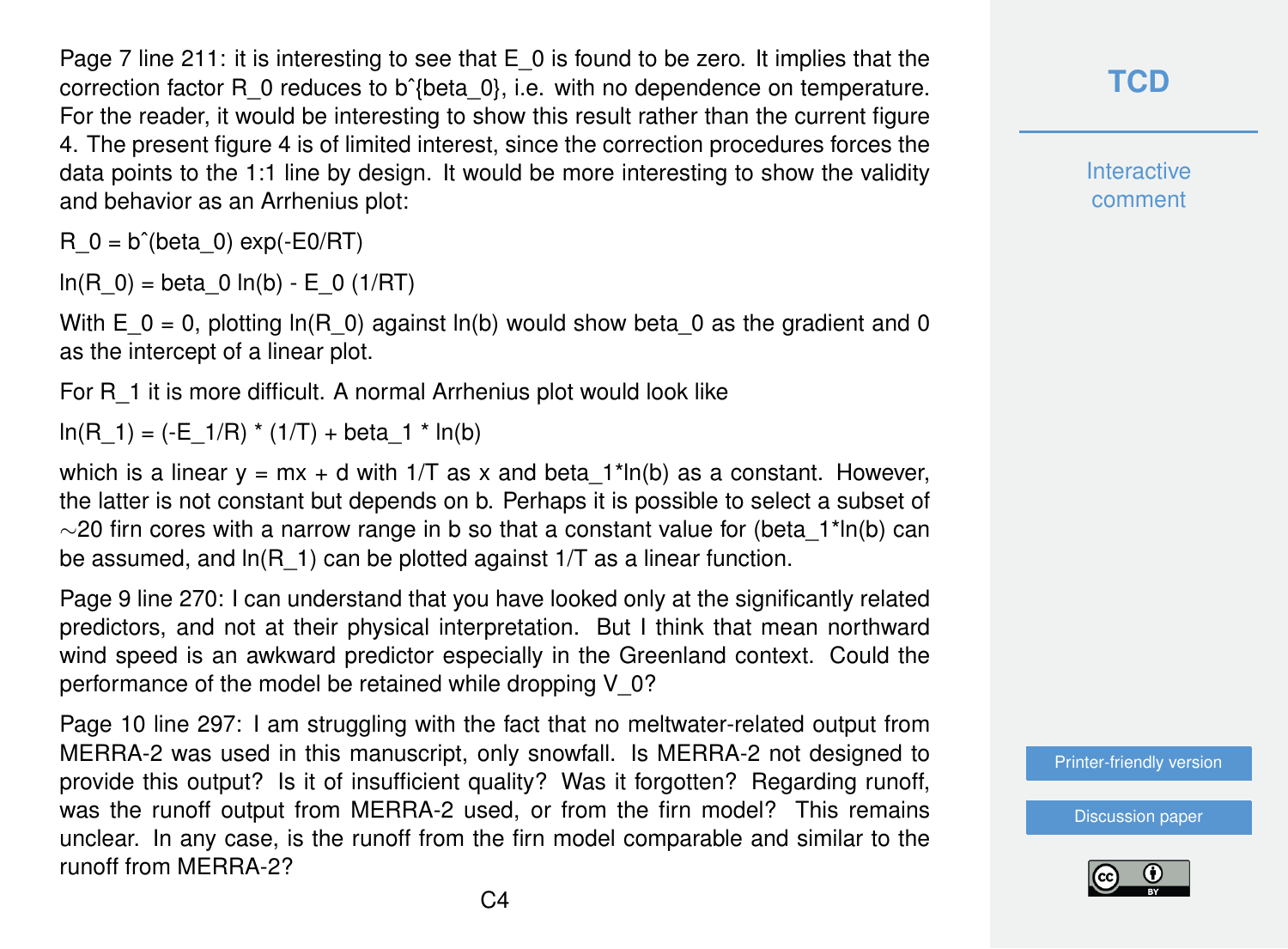Page 10 line 300: The degree-day modeling approach is confusing, and quite rough. The approach by Van den Broeke et al. (2010) was devised only in cases where daily mean temperatures temperatures are available, to compensate for the lack of representation of the daily cycle. I have tried to understand why such low T\_0 are required to get a good match at an annual scale. I guess this is only possible if MERRA-2 has a strong cold bias, or a very poor representation of the daily temperature cycle, or if the degree-day approach actually fails over the entire range of melt-temperature combinations on both ice sheets. I would like the authors to comment on this. More generally, I wonder if surface melt in MERRA-2 is poorly represented, or if it was forgotten or otherwise impossible to obtain this output variable.

Page 13 line 382: a map showing the absolute change in FAC would be interesting here.

Page 14, section 3.2: To my opinion, it is important to emphasize that the surface melt estimates from Greenland and Antarctica are not independent numbers based on the outcomes of a physical model. Rather, these are the results of a degree-day model calibrated to observations (Antarctica) and another model (MAR, Greenland). Especially for Antarctica, it is presented (lines 427 and further) as if the melt estimates are an independent result of MERRA-2 and CFM, whereas in reality the degree-day method is tuned to reproduce the numbers by Trusel et al. over a part of the RCI.

Page 15, line 444: RFI -> RCI (?)

 $===$ 

Agosta et al., 2019. Estimation of the Antarctic surface mass balance using the climate model MAR (1979-2015) and identification of dominant processes, The Cryosphere

Fettweis et al., 2013. Estimating the Greenland ice sheet surface mass balance contribution to future sea level rise using the regional atmospheric climate model MAR, The **Cryosphere** 

# **[TCD](https://tc.copernicus.org/preprints/)**

**Interactive** comment

[Printer-friendly version](https://tc.copernicus.org/preprints/tc-2020-266/tc-2020-266-RC2-print.pdf)